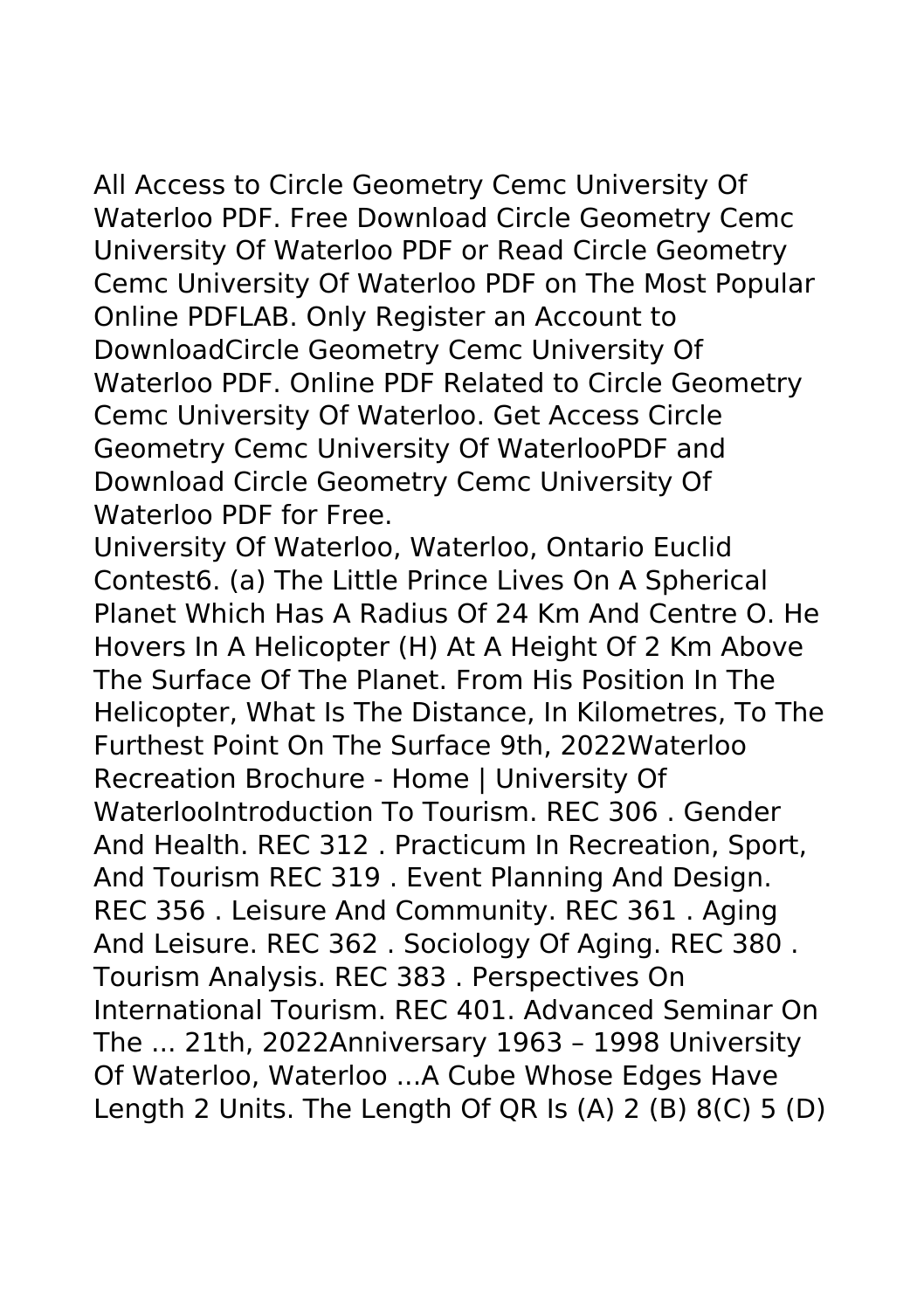12 (E) 6 Q R Solution Label Point S As Shown. Since Each Face Of The Cube Is A Square With Sides Of Length 2, Use The Pythagorean Theorem To Find The Length Of Diagonal PS. PS PS 22 222 8 22 = + = =  $\sqrt{52}$ Q R 2 P T 1th, 2022.

Pascal Contest - CEMCIf She Continues To Walk At The Same Rate, How Many Minutes Will It Take Her To Walk The Rest Of The Way Home? (A) 24 (B) 20 (C) 6 (D) 18 (E) 12 7. The Expression (p 100 + P 9) (p 100 P ... Country Music Songs Are Added To The Playlist So That Now 40% Of The Songs Are Country. If The Ratio Of Hip Hop Songs To Pop Songs 25th, 2022Grade 6 Math Circles Math Contest - CEMCGrade 6 Math Circles Math Contest WINTER 2013 INSTRUCTIONS: This Contest Is Made Up Of Three Parts: A, B And C. The Entire Contest Is Multiple Choice. Questions From Part A Are Worth 3 Points Each. Questions From Part B Are Worth 5 Points Each. Questions From Part C Are Worth 8 Poin 15th, 20222019 Hypatia Contest - CEMCIn MATHEMATICS And COMPUTING Cemc.uwaterloo.ca 2019 Hypatia Contest Wednesday, April 10, 2019 (in North America And South America) Thursday, April 11, 2019 (outside Of North America And South America) Solutions ©2019 University Of Waterloo. 2019 Hypatia Contest Solutions Page 2 1. (a) Th 23th, 2022.

Invitations To Mathematics - CEMCOverview Page 1 Investigations In Probability Grade 5: Let's Play Fair Overview Common Beliefs The Activities In This Booklet Have Been Developed Within The Context Of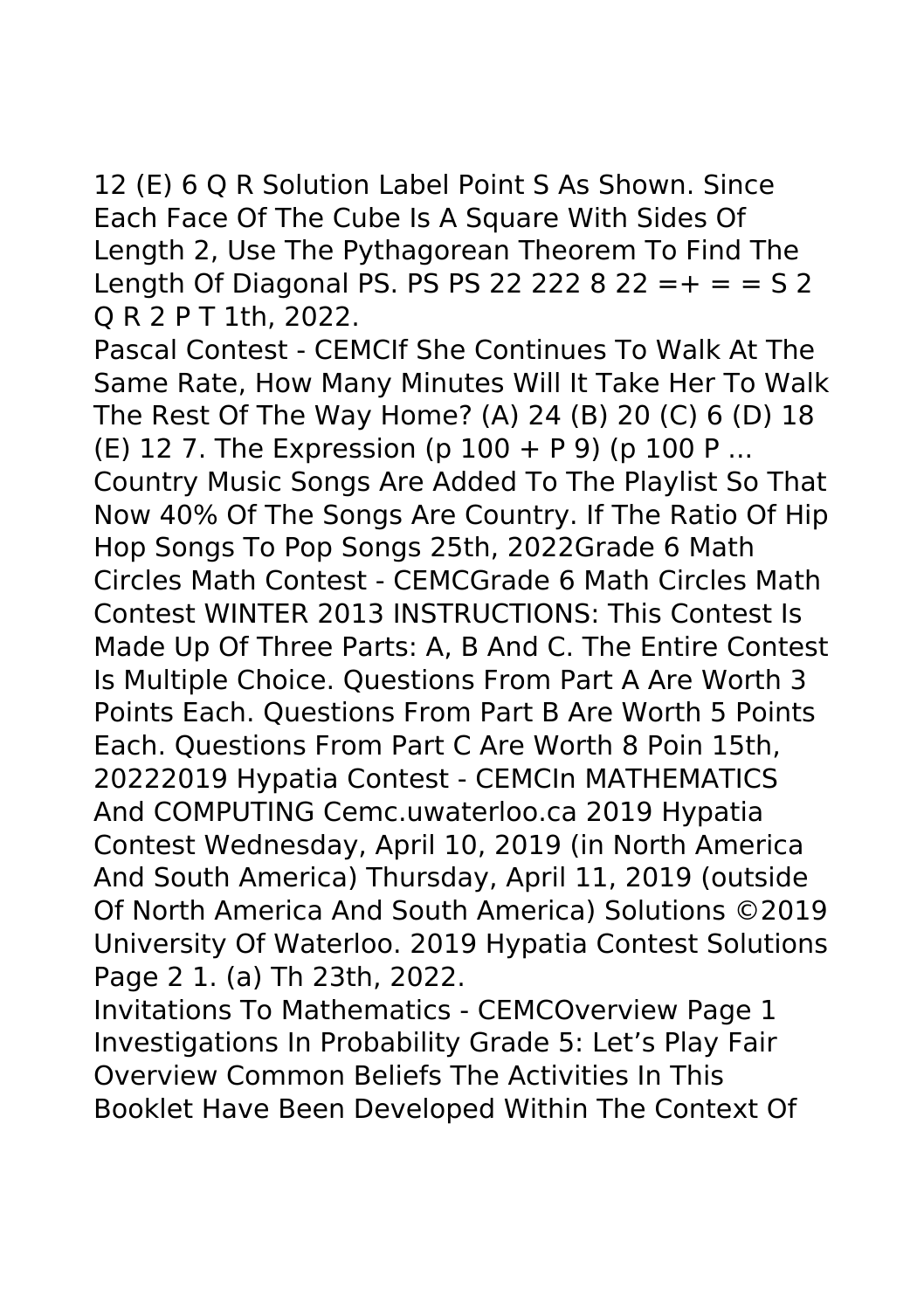Certain Values And Beliefs About 20th, 2022Grade 6, Math Circles - CEMCGrade 6, Math Circles 6/7 March,  $[(3 34 + 10) 3]$  2 Algebra Introduction Algebra Is An Extremely Important Topic In Mathematics That Plays A Key Part Becoming A Fantastic Mathematician. Today We Are Going To Dive Into Some Of The Most Important Topics In Algebra, Leaving You With An Entirely New 1th, 2022Measurement Grade 5 - CEMCInvestigations In Measurement Grade 5: Inside And Out Overview Overview Page 3 Prerequisites Notes Students Should Be Familiar With Metric Units And Measurement Terms (e.g., Area, Perimeter, Volume, Cm, M, L, Kg) As Well As The Use Of Various Measu 6th, 2022.

Sequences And Series - CEMC3 Is An Arithmetic Sequence? 9. The Sum Of 25 Consecutive Integers Is 500. Determine The Smallest Of The 25 Integers. 10. What Is The Number Of Terms In The Arithmetic Sequence -1994, -1992, -1990, :::, 1992, 1994? 11. The Sum Of The first N Terms Of A Sequence Is … 17th, 2022Grade 6 Math Circles - CEMCAn Arithmetic Sequence Is A Sequence Where We Add Or Subtract The Same Amount Between Each Term. Algebraically, We Can Think Of An Arithmetic Sequence As Follows: T  $N = T N 1 + D$  Where D Is The Common Di Erence, Or The Number We Are Adding Each Time (d Can Be Positive Or Negative!). Find D And The Next Term In The Arithmetic Sequence: A) F2,6 ... 2th, 2022Gauss Contest - CEMCTime: 1 Hour ©2016 University Of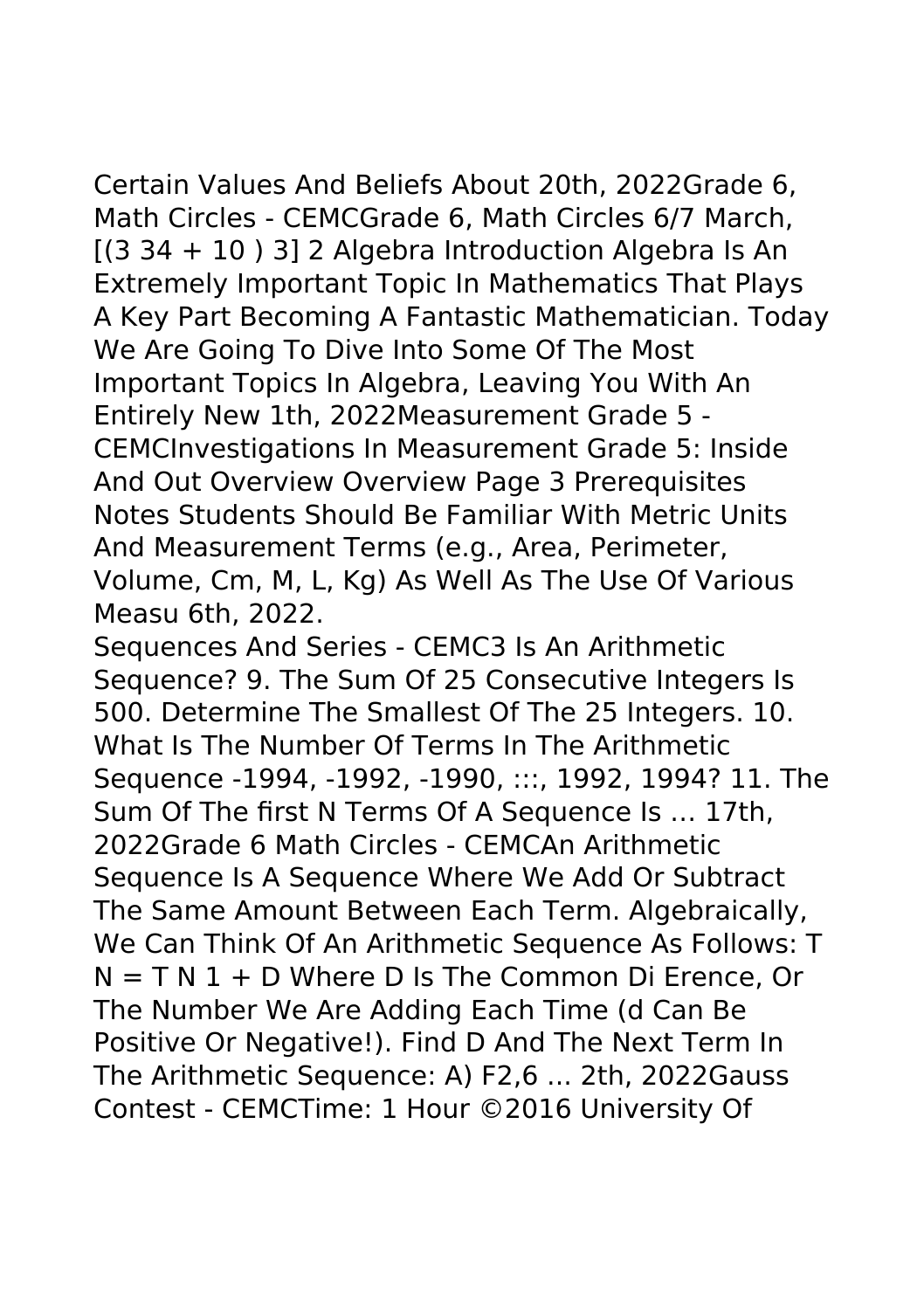Waterloo Calculators Are Allowed, With The Following Restriction: You May Not Use A Device That Has Internet Access, That Can Communicate With Other Devices, Or That Contains Previously Stored Information. For Example, You May Not Use A Smartphone Or A Tablet. Instructions 1. 22th, 2022. Cayley Contest - CEMCNate Is Driving To See His Grandmother. If He Drives At A Constant Speed Of 40 Km/h, He Will Arrive 1 Hour Late. ... A Multiple Choice Test Has 10 Questions On It. Each Question Answered Correctly Is Worth 5 Points, Each Unanswered Question Is Worth 1 Point, And Each Question Answered Incorrectly Is Worth 0 Points. How Many Of The Integers ... 11th, 20221999 Fermat Solutions (E) - CEMC1999 Fermat Solutions 5 12. The Area Of ∆ABC Is 60 Square Units. If  $BD = 8$  Units And  $DC = 12$  Units, The Area (in Square Units) Of ∆ABD Is (A) 24 (B) 40 (C) 48(D) 36 (E) 6A BD C812 Solution From A, Draw A Line Perpendicular To BC To Meet BC At E. Thus The Line Segment AE Which Is Labelled As H Is The Height Of ∆ABD And ∆ABC.Since The Heights Of The Two ... 18th, 20221999 Gauss Solutions - E) - CEMC1999 Gauss Solutions 6 Is Selected At Random, What Is The

Probability That It Is Green? (A) 19 (B) 18 (C) 5 (D) 14 (E) 970 Solu 26th, 2022.

What Is Graph Theory? - CEMCBrain Teaser 5 For Some Positive Integer K > 2, Suppose We Have A Graph G Where Every Vertex Has Degree At Least K. Show That There Is A Cycle In G With Even Length. Consider A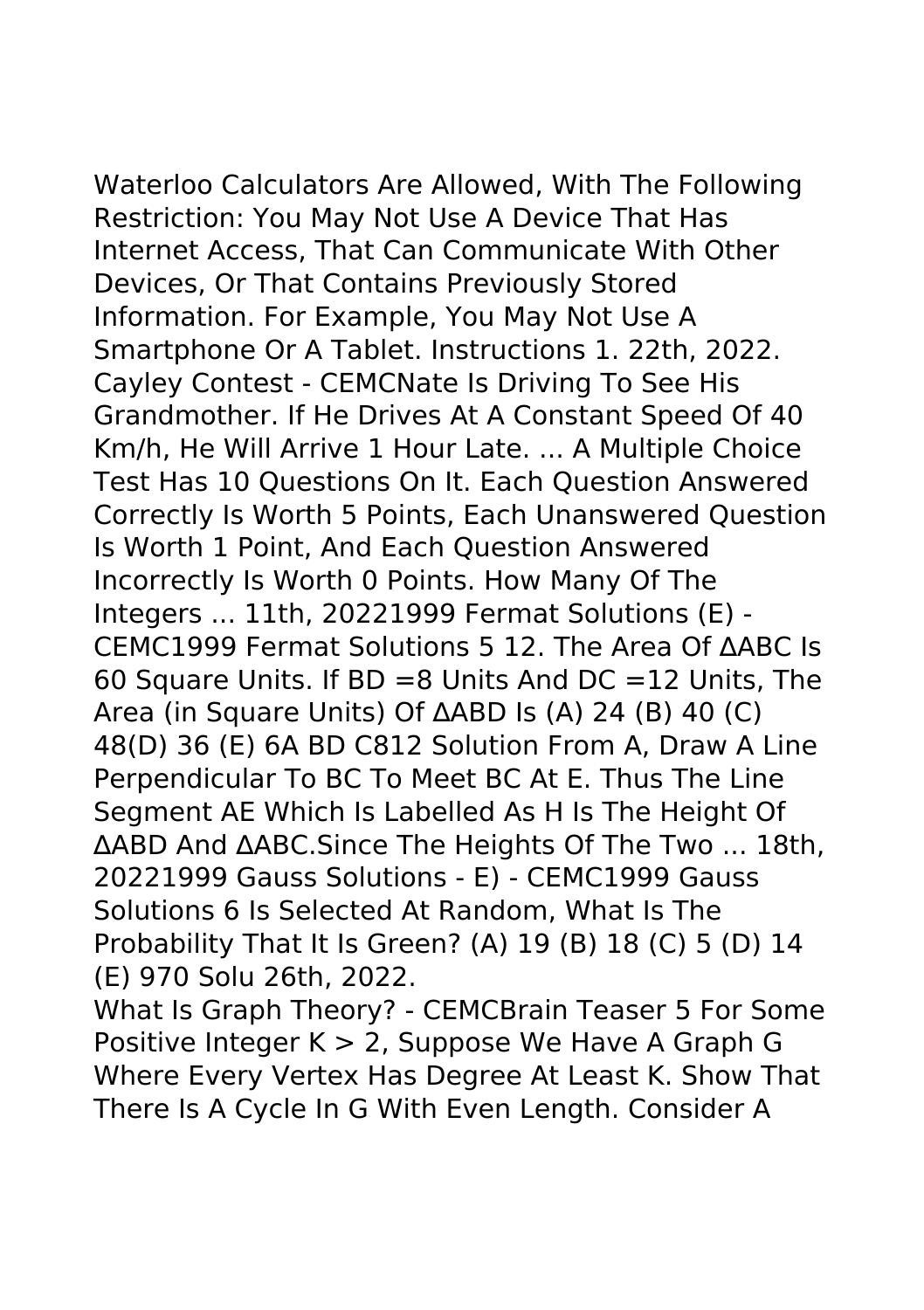Longest Path In This Graph, Which We Denote As V 1;v 2;:::;v K. V V V V Vj Vk-1 Vk Since This Is One Of The Longest Paths In The Graph, We Can't Nd A Longer Path. If V 10th, 2022Functions 11 - CEMC · Simplify Polynomials By Adding, Subtracting, And Multiplying. • Define The Term Equivalence. • Determine If Two Algebraic Expressions Are Equivalent. Number Sense And Algebraic Expressions Unit 3: Radicals And Rational Functions Lesson 1: Introduction To Radicals •

Simplify And Order Radicals 22th, 20222018 Gauss Contests - CEMC(We May Check That Each Of The Remaining Four Answers Gives A Cost That Is Less Than \$18.) Answer: (C) 6.Converting Each Of The Improper Fractions To A Mixed Fraction, We Get 5 2 =  $21$   $2$ :11 4 = 23 4: 11 5 = 21 5:13 4 = 31 4 And 13 5 = 23 5. Of The Ve Answers Given, The Number That Lies Between 3 And 4 On A Number Line Is 31 4 Or 13 4. Answer: (D) 17th, 2022.

Cemc Study GuideGuides You Could Enjoy Now Is Cemc Study Guide Below. So, Look No Further As Here We Have A Selection Of Best Websites To Download Free EBooks For All Those Book Avid Readers. Cemc Study Guide AAPC's ICD-10, HCPCS Level II, Procedural Coding Expert And CPT ® Medical Code Books Are The Best In The Industry For The Best Value. 10th, 2022CEMC At Home Grade 11/12 - Friday, May 22, 2020 Euler ...May 22, 2020 · Verify That The Squarebased Pyramid Has 5 Vertices, 8 Edges, And 5 Faces. If We Calculate The Value Of V F + Fthen We Get  $5.8 + 5$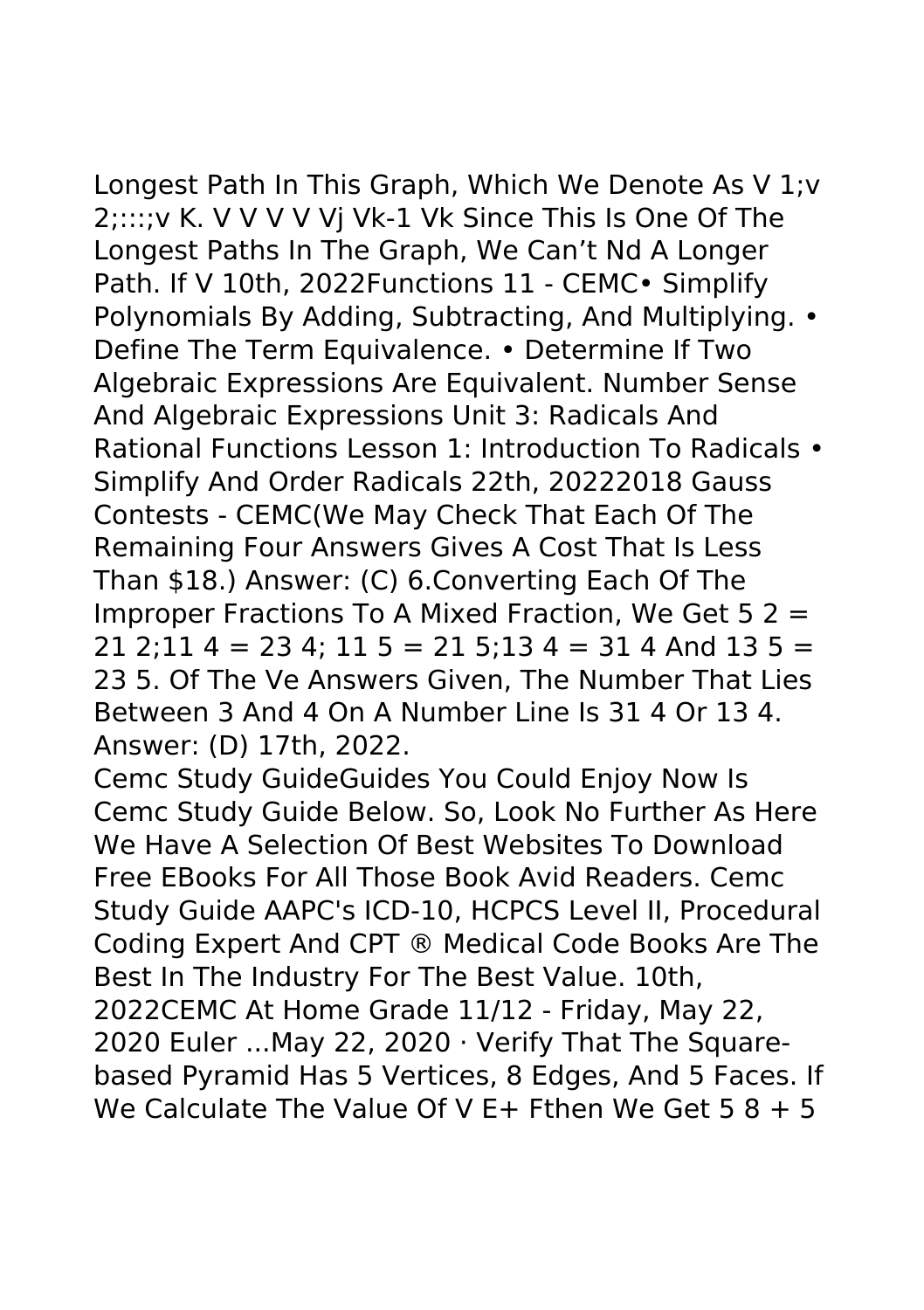= 2. Example Verify That The Cube Has 8 Vertices, 12 Edges, And 6 Faces. If We Calculate The Value Of V E+ F Then We Get  $8$  12 + 6 = 2. Ouestion What Is The Value Of V E+ Ffor The Octahedron? 19th, 2022Pre-Calculus Grade 11 - CEMCLesson 4: Introduction To Rational Expressions • Define Rational Expressions. • State Restrictions On The Variable Values In A Rational Expression. • Simplify Rational Expressions. Determine Equivalence In Rational Expressions. Lesson 5: Multiplying And Dividing Rational Expressions • Multiply And Divide Rational Expressions. 9th, 2022. Problem - CEMCTo Start Them Thinking About A 12-sided Polygon, Ask "How Many Diagonals Could Be Drawn From The Rst Vertex? The Second Vertex?" This Should Help Them Get Started On Nding The Total Number By Adapting The Method Used Above For The Octagon. 2. Patterning And Algebra 2010/2011 Circle 2 … 6th, 20222011 Pascal Contest - CEMCThis Prism Has Four Rectangular Faces That Are 3 1 And Two Rectangular Faces That Are 1 1. Therefore, The Surface Area Is  $4(31) + 2(11) = 43 + 21 = 12 + 2$  $= 14$ . Answer: (B) 8. Since The 17th Day Of The Month Is A S 20th, 2022Australian Mathematics Competition Warm Up Paper CemcRenato Carlos H. Ermita Jr. ? During This Season Of Joy, Let Us Always Remember To Be A Symbol Of Love And Light To Those Around Us! ?? #EducationThatWorks Daniela Cavalletti Copywriter, Editor, Ghostwriter Sep 20, 2016 · Competition, Choice, Privatisation And League Tables